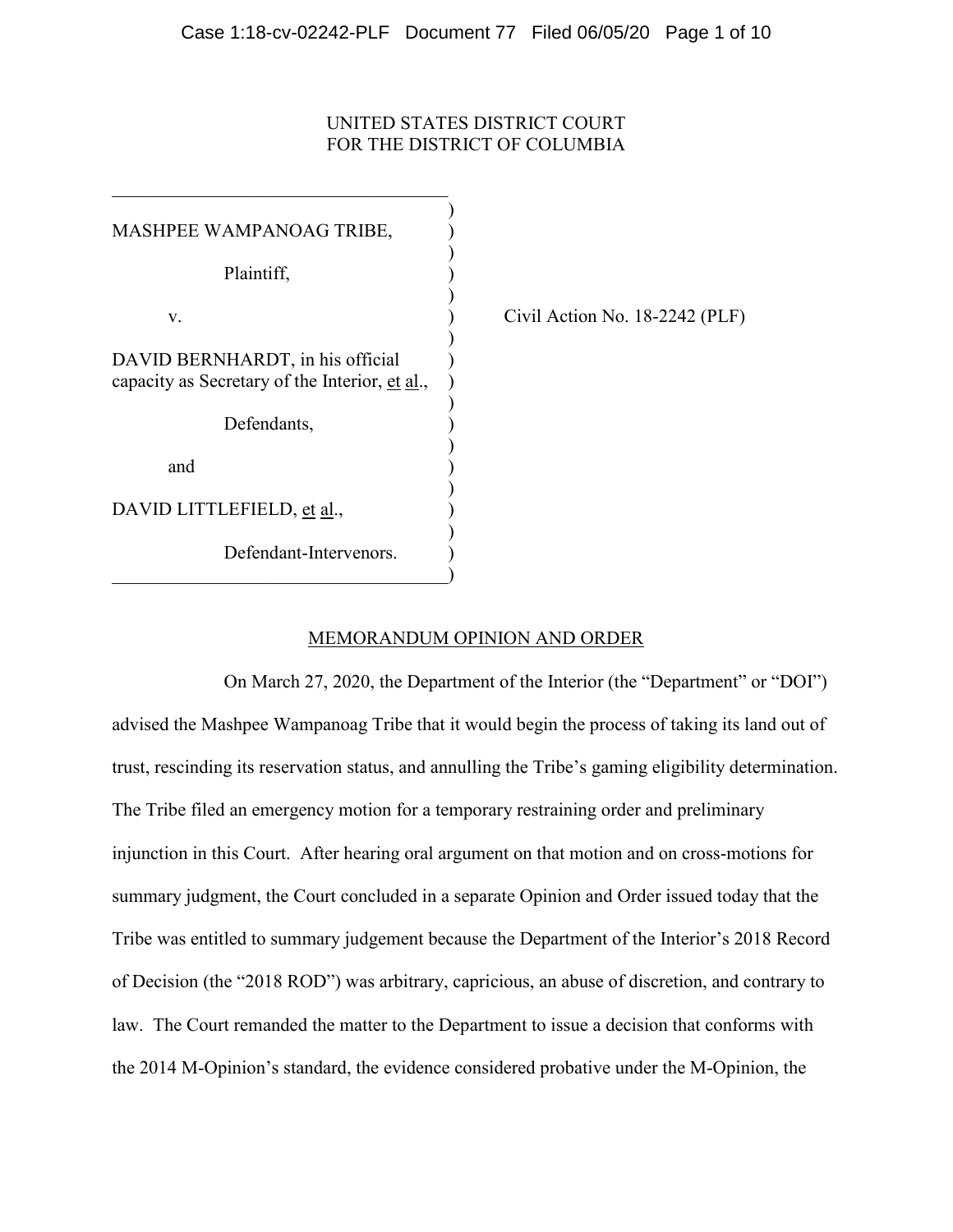#### Case 1:18-cv-02242-PLF Document 77 Filed 06/05/20 Page 2 of 10

Department's prior decisions under the 2014 M-Opinion, and this Court's summary judgment Opinion. While it also denied the motion for preliminary injunction as moot, the Court now determines that there is a need to maintain the status quo pending a determination on remand.<sup>1</sup>

I.

The opinion issued earlier today resolving the parties' cross-motions for summary judgment summarizes the factual and procedural history of this case. This opinion assumes familiarity with the case and therefore includes only the factual and procedural history that is relevant here.

The Tribe has submitted a declaration signed by the Chairman of the Mashpee Wampanoag Tribe, Cedric Cromwell, swearing that the Department told the Tribe that it would not take the land out of trust pending the litigation in this Court with respect to the agency's 2018 ROD. See Supplemental Declaration of the Honorable Cedric Cromwell, Chairman, Mashpee Wampanoag Tribe ("Cromwell Supp. Declaration") [Dkt. No. 57-1] at ¶¶ 3-5 (describing a phone call he had with the Department on September 7, 2018, in which the Tribe indicated that it would challenge the 2018 ROD in court, and the Department's representatives "said that the land

<sup>&</sup>lt;sup>1</sup> The Court has reviewed the following documents and accompanying exhibits in connection with the pending motion: Complaint ("Compl.") [Dkt. No. 1]; Plaintiff's Emergency Motion for Temporary Restraining Order and Motion for a Preliminary Injunction ("Mashpee TRO & PI") [Dkt. No. 42]; Federal Defendants' Memorandum in Opposition to Plaintiff's Emergency Motion for Temporary Restraining Order and Motion for a Preliminary Injunction ("Federal Defendants PI Opp.") [Dkt. No. 50]; Defendant-Intervenors' Opposition to Plaintiff's Emergency Motion for Temporary Restraining Order and Motion for a Preliminary Injunction ("Defendant-Intervenors PI Opp.") [Dkt. No. 51]; Plaintiff's Reply in Support of its Emergency Motion for Temporary Restraining Order and Motion for a Preliminary Injunction ("Mashpee PI Reply") [Dkt. No. 57]; Amicus Brief by United States and Eastern Tribes Sovereignty Protection Fund [Dkt. No. 68]; Amicus Brief by Members of Congress [Dkt. No. 70]; Transcript of May 20, 2020 Motions Hearing ("May 20, 2020 Tr.") [Dkt. No. 71]; and Federal Defendants' Response to Amicus Brief by United States and Eastern Tribes Sovereignty Protection Fund [Dkt. No. 74].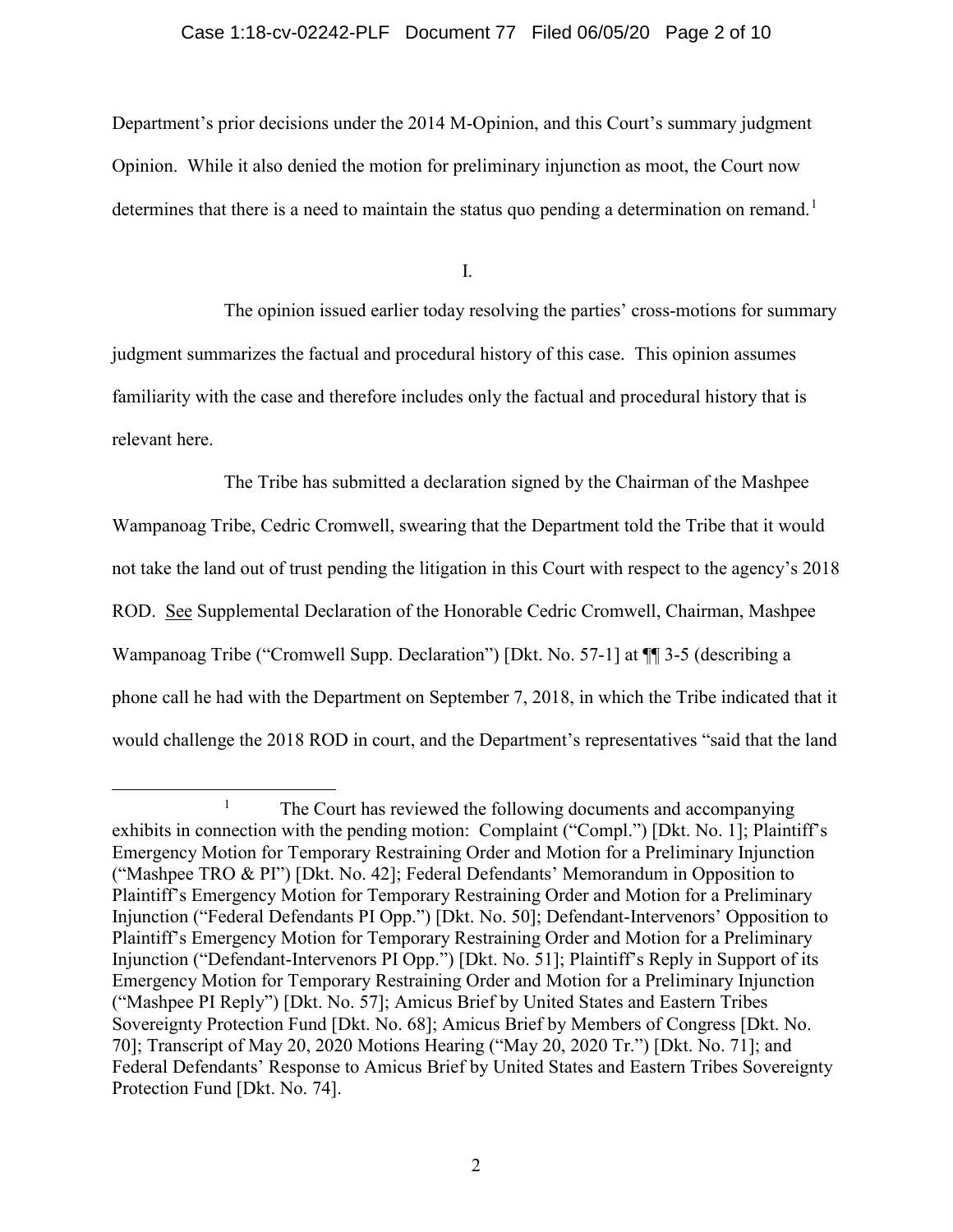# Case 1:18-cv-02242-PLF Document 77 Filed 06/05/20 Page 3 of 10

would not be taken out of trust pending the Tribe's challenge"). While the Department now represents that it only told the Tribe that it would not take the land out of trust until related litigation in the First Circuit was complete, there is no signed declaration submitted by the federal defendants contradicting Chairman Cromwell's signed declaration. See May 20, 2020 Tr. at 49:15-24. What's more, the Department has represented in the past that its policy is to take "no action during the pendency" of litigation. See Cromwell Supp. Declaration at ¶ 4; see also Declaration of the Honorable Cedric Cromwell, Chairman, Mashpee Wampanoag Tribe ("Cromwell Declaration") [Dkt. No. 42-3] at ¶ 14 n.2 (citing Tanner Stening, Interior: Mashpee tribe's land remains in trust pending appeal, Cape Cod Times (Sept. 11, 2018), https://www.capecodtimes.com/news/20180911/interior-mashpee-tribes-land-remains-in-trust-

pending-appeal ("Consistent with our practices and procedures, the department will continue to hold the tribe's land in trust until a final court order is imposed.").

Then, on March 27, 2020, the Secretary went back on his word to the Tribe in contravention of the Department's own practice of not taking such action while litigation is pending. On March 27, 2020, the Secretary wrote a letter to the Director and the Eastern Regional Director of the BIA directing them to "rescind" the 2015 Decision "whereby the BIA accepted land into trust on behalf of the Tribe," and to "revoke the reservation proclamation." See March 27, 2020 Secretary of the Interior letter [Dkt. No. 42-4]. The letter noted that the mandate and final judgment had issued from the First Circuit in related litigation, Littlefield v. Mashpee Wampanoag Indian Tribe ("Littlefield v. Mashpee"), 951 F.3d 30 (1st Cir. 2020), on March 19, 2020, which meant that the Littlefield decision was final. Id. Upon receiving the letter, the BIA scheduled a call with the Chairman of the Mashpee Wampanoag Tribe, Cedric Cromwell, to inform him of the directives in the March 27, 2020 letter. See Cromwell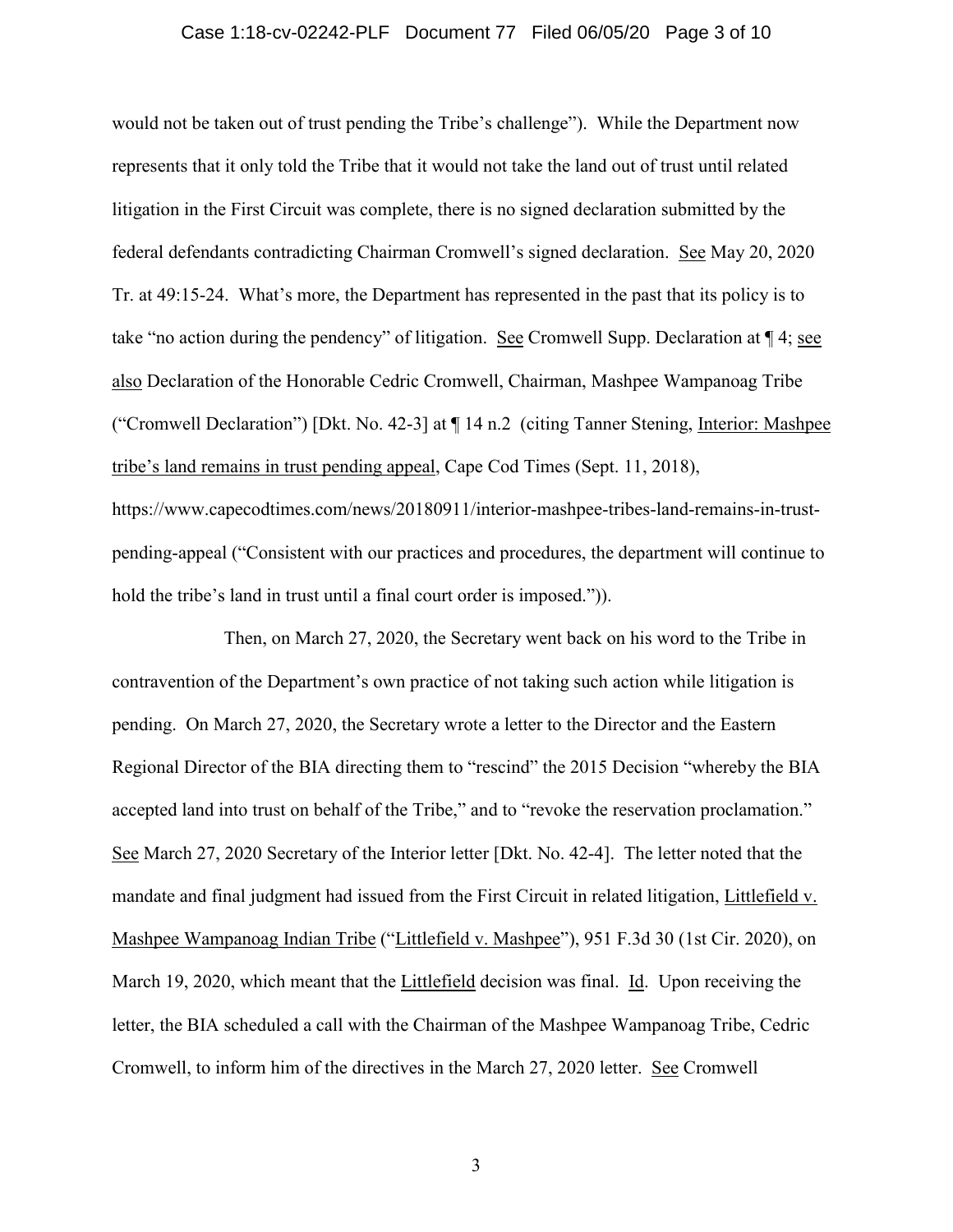## Case 1:18-cv-02242-PLF Document 77 Filed 06/05/20 Page 4 of 10

Declaration at ¶¶ 12-14. During the call, the BIA Director indicated that the agency would act on the Secretary's direction "soon," but did not provide further detail about the timeline or process for doing so. Id. at ¶¶ 12-17. The Tribe immediately filed a motion for preliminary injunction in this Court.

In view of the litigation pending in this Court, the federal defendants agreed to refrain from completing the ministerial tasks necessary to record transfer of the land out of trust, revoke the reservation proclamation, or annul the gaming eligibility determination – essentially agreeing to maintain the status quo – up to and including May 15, 2020, while the parties completed briefing on the motion for a preliminary injunction. See April 3, 2020 Joint Motion for Scheduling Order [Dkt. No. 43] at 2. The federal defendants subsequently agreed to extend their voluntary maintenance of the status quo through June 5, 2020, in order to allow this Court time to reach a decision on the merits.

#### II.

The federal defendants argue that this Court does not have jurisdiction to enjoin the Secretary from following through with directives to the Department in his March 27, 2020 letter to record transfer of the land out of trust, revoke the reservation proclamation, and annul the gaming eligibility determination. First, they argue that there is no jurisdiction because the Tribe did not seek injunctive relief in its complaint. Federal Defendants PI Opp. at 12-14. Second, they argue that the mandate issuing from the First Circuit required the Secretary to "implement<sup>[]"</sup> the First Circuit's mandate. Id. at 12.

The problem with the federal defendants' first argument is that the Tribe did seek injunctive relief in its complaint filed in this Court. See Compl. ¶ 5. The cases cited in the federal defendants' opposition that require injunctive relief to be related in some fashion to the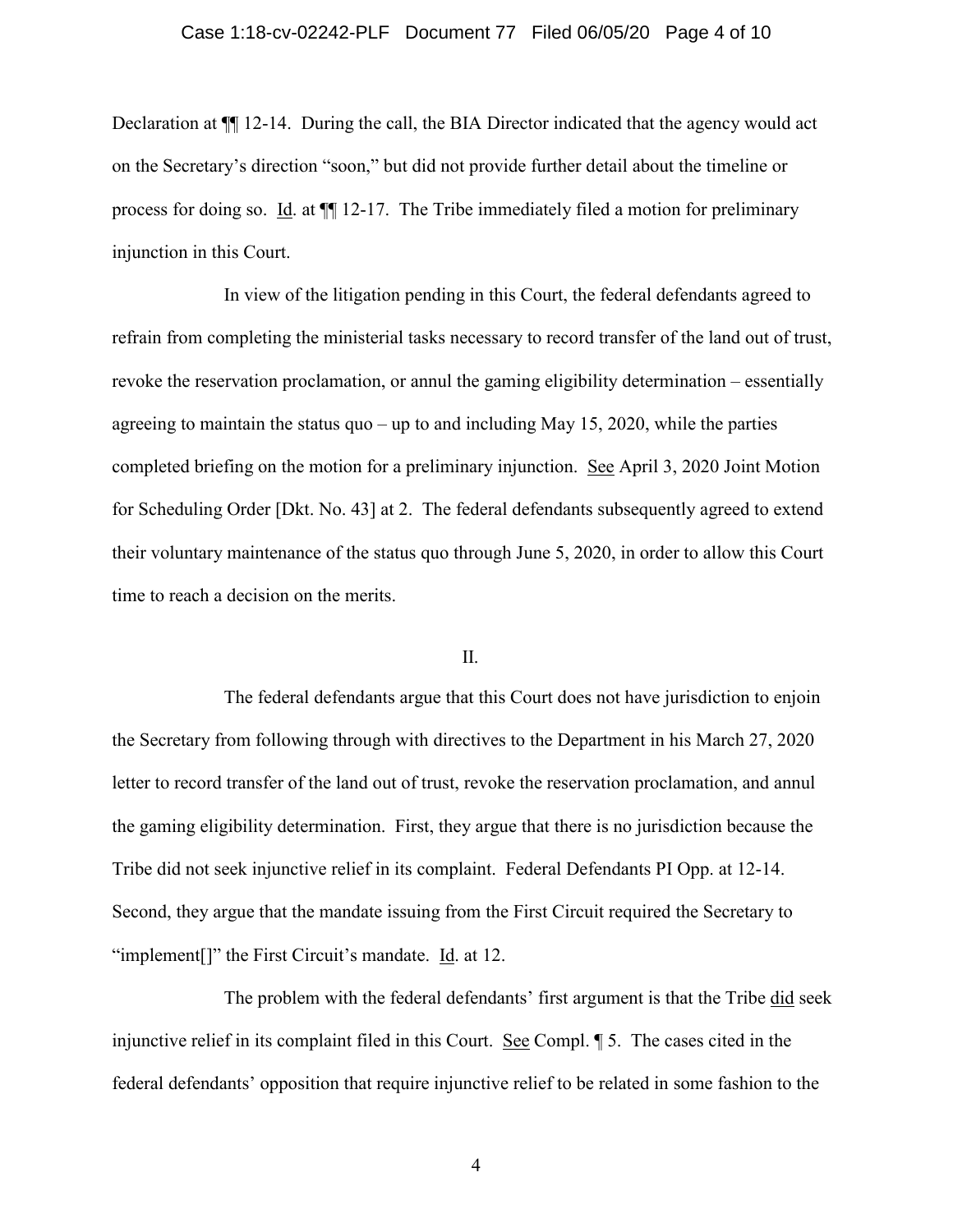## Case 1:18-cv-02242-PLF Document 77 Filed 06/05/20 Page 5 of 10

relief requested in the complaint therefore do not support the argument that this Court lacks jurisdiction. Contra Federal Defendants PI Opp. at 13. The Tribe cannot be faulted for not emphasizing the need for injunctive relief in its summary judgment briefing because, at that time, its land remained in trust and the Tribe was unaware that the status quo was in jeopardy.

As to the second argument, the First Circuit affirmed the decision of the United States District Court for the District of Massachusetts and its interpretation of the IRA's second definition of Indian. Littlefield v. Mashpee, 951 F.3d at 41. Nothing in the First Circuit's opinion goes beyond the remedy that the district court already had ordered: a remand to the agency. There is no language in the First Circuit's opinion that instructs the Department to immediately remove the land from trust. Rather, the remedy provided by the Massachusetts district court has already been effectuated: a remand to the agency.

The legitimacy of the agency's subsequent remand decision – the 2018 ROD – came into question when the Tribe initiated this litigation. And in accordance with this Court's decision on the cross-motions for summary judgment issued earlier today, the need to maintain the status quo persists until the agency reaches a legitimate decision on remand that appropriately applies the M-Opinion in accordance with the Department's own precedent.

#### III.

Often in APA cases, the status quo is maintained when a court remands to an agency and vacates the agency's final decision that was on review. See, e.g., Sierra Club v. Johnson, 374 F. Supp. 2d 30, 33 (D.D.C. 2005) (the status quo ante, was created by the court of appeals' vacatur of the agency's earlier action). But where, as here, there is a threat that the agency may take an action that would affect the plaintiff's interests while the agency is considering the matter, courts have found it appropriate to enjoin an agency from taking such an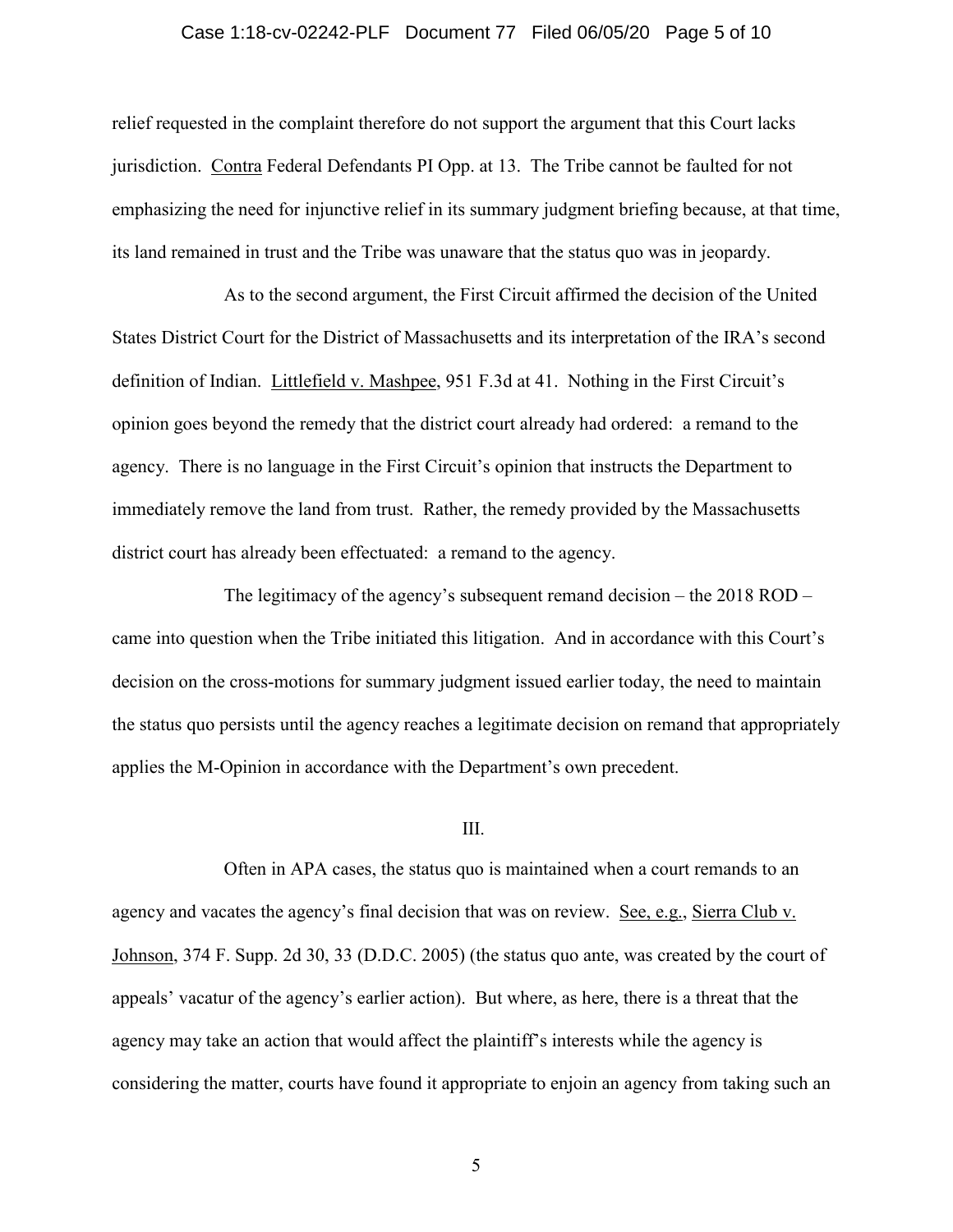## Case 1:18-cv-02242-PLF Document 77 Filed 06/05/20 Page 6 of 10

action. See Stuttering Found. of America v. Springer, 498 F. Supp. 2d 203, 205 (D.D.C. 2007) (enjoining the agency from taking an adverse action until its final decision has been made on remand). The threat is real here, as evidenced by the March 27, 2020 letter, and the harm would be irreparable.

The Tribe maintains that taking the land out of trust will result in the loss of its sovereignty over the land, the inability of the Tribe to exercise its right to self-governance, the loss of its eligibility for a variety of federal programs and funding including COVID relief, cause the Tribe to be responsible for back taxes, jeopardize its ongoing projects to build low-income housing, and harm any innocent third parties who purchase the foreclosed on land only to have it revert back to the Tribe upon a favorable agency decision. The Tribe also argues that the irreparable harm to its cultural and community connections is so fundamental that it cannot be calculated in terms of money. Mashpee TRO & PI at 13; Cromwell Declaration at  $\P$   $\P$  3, 10, 19-20. The federal defendants and the defendant-intervenors respond that Mashpee's characterization of the repercussions of its land being removed from trust are overstated. See Federal Defendants PI Opp. at 19; Defendant-Intervenors PI Opp. at 8.

The Court agrees that the Tribe will suffer irreparable harm if the Secretary is allowed to proceed with removing its land from trust pending remand. The "most obvious harm" that the Tribe will suffer is the "loss of sovereign authority over the Tribe's historic lands." Mashpee TRO & PI at 13. The nature of this harm is not one that can be "calculated in terms of money." Id. at 13. See also Prairie Band of Potawatomi Indians v. Pierce, 253 F.3d 1234, 1252 (10th Cir. 2001) (holding that injuries to a tribal self-government are irreparable because they are not easily subject to valuation and cannot adequately be compensated for in the form of monetary damages). The federal defendants and defendant-intervenors concede that loss of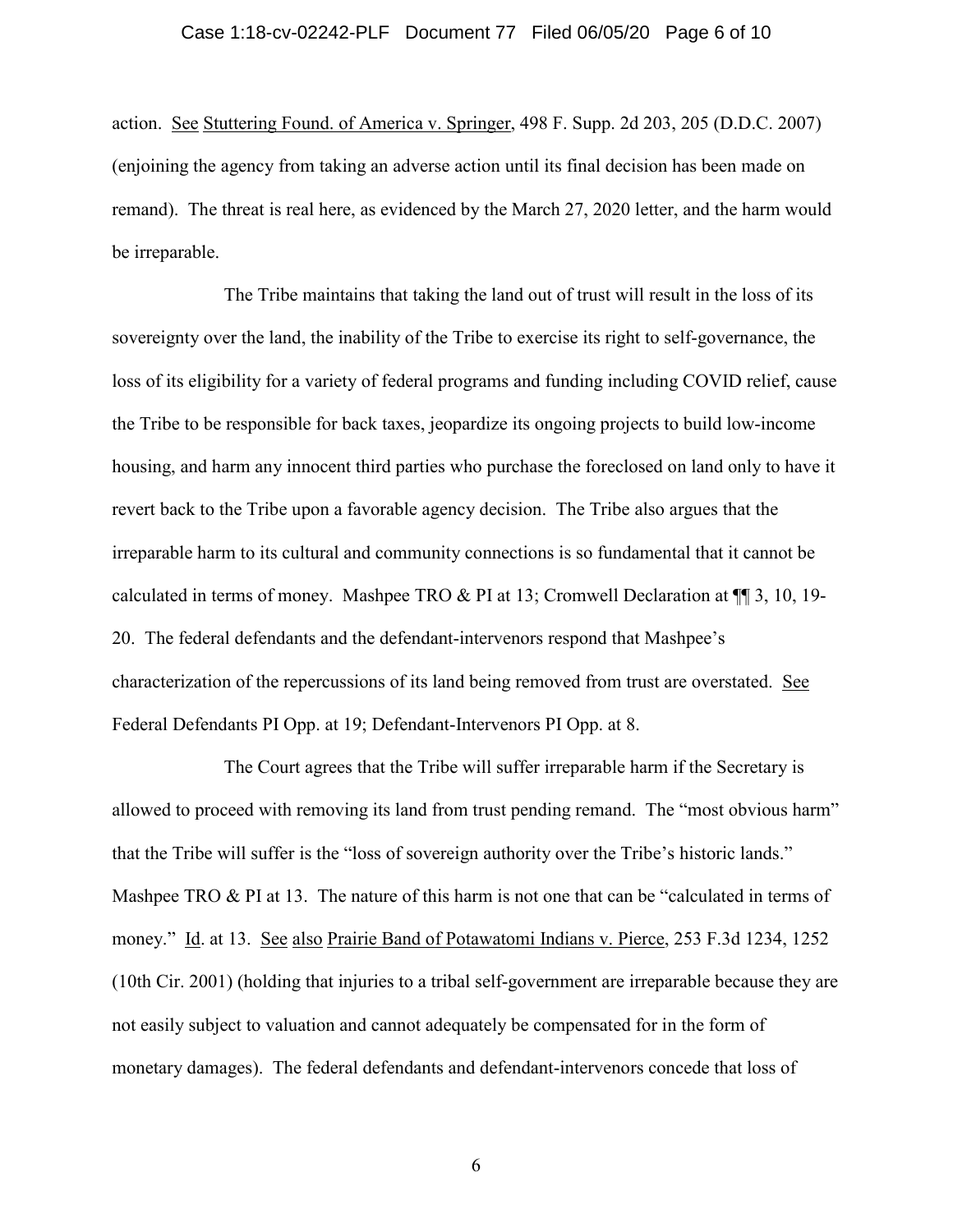#### Case 1:18-cv-02242-PLF Document 77 Filed 06/05/20 Page 7 of 10

sovereignty and jurisdiction over the land would be a consequence if the land is taken out of trust, but they argue that this does not constitute an irreparable harm. See Federal Defendants PI Opp. at 21; Defendant-Intervenors PI Opp. at 11. The Court disagrees. If the land is taken out of trust, then the Mashpee Tribe will lose its sovereignty over the land in its entirety. The total loss of sovereign authority, self-government, and jurisdiction over the land is unquestionably an irreparable harm. See Akiachak Native Community v. Jewell, 995 F. Supp. 2d 7, 17 (D.D.C. 2014) (finding loss of sovereignty to constitute an irreparable harm). See also Ute Indian Tribe of Uintah & Ouray Reservation v. Utah, 790 F.3d 1000, 1005 (10th Cir. 2015) (holding that even a partial infringement on a tribe's sovereignty over its land constitutes an irreparable harm); Wyandotte Nation v. Sebelius, 443 F.3d 1247, 1255 (10th Cir. 2006) (same); Seneca-Cayuga Tribe v. Oklahoma, 874 F.2d 709 (10th Cir. 1989) (same).<sup>2</sup>

The balance of the equities and the public interest also favor maintenance of the status quo. The Court finds that there is no injury or public interest consideration here for the federal defendants or defendant-intervenors that would outweigh the Tribe's irreparable injury. There is still an open question as to the Secretary's ability to take the land into trust because of the litigation pending in this Court and the remand it has ordered. While the First Circuit has determined that the Secretary could not take the land into trust under the IRA's second definition of Indian as the 2015 ROD interpreted it, there is still a question as to whether the Tribe was eligible to have its land taken into trust under the IRA's first definition of Indian. That question will be addressed on remand where the agency must make a decision that conforms with the 2014 M-Opinion and Department precedent. While the Court's opinion granting summary

<sup>&</sup>lt;sup>2</sup> Having found that the tribe's loss of its sovereign authority is clear evidence of irreparable harm to the Tribe that will result absent injunctive relief, there is no need for the Court to address the other arguments regarding irreparable harm.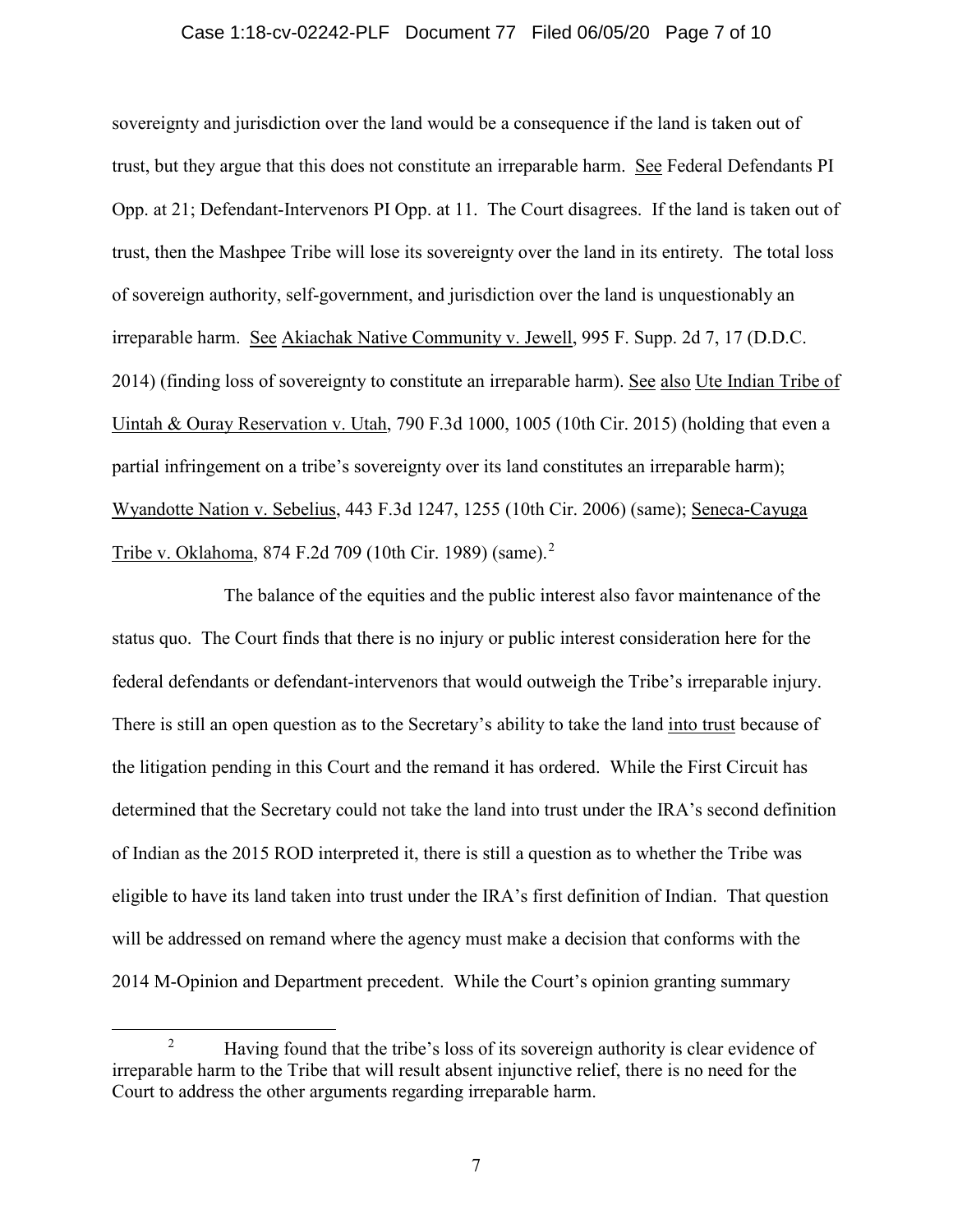## Case 1:18-cv-02242-PLF Document 77 Filed 06/05/20 Page 8 of 10

judgment for the Tribe does not predict what the ultimate outcome will be on remand, there is every possibility that the agency will issue a decision favorable to the Tribe. There therefore is no need for the Department to swiftly take the land out of trust now. See Mashpee TRO & PI at 17-18; Mashpee PI Reply at 18-19.

Nor is there any harm to the federal defendants by maintaining the status quo while this case is on remand. Cf. Stellar IT Sols., Inc. v. USCIS, Civil Action No. 18-2015, 2018 WL 6047413, at \*12 (D.D.C. Nov. 19, 2018) (holding that the balance of the equities and public interest were not in the government's favor when maintaining the status quo "would not require [the agency] to take any affirmative action"). The federal defendants' argument that it needs to take the land out of trust now in order to account for the state and local interests in Massachusetts rings hollow. See Federal Defendants PI Opp. at 24. The agency had no problem with maintaining the status quo pending its original remand from the district court in Massachusetts, and the Court sees no need that it should be any different now.

The defendant-intervenors' argue that they have an interest in "giving effect" to the First Circuit's decision because this will provide "assurances that the casino will not be constructed, thereby preserving the [defendant-intervenors'] community and way of life" and that allowing the Department to take the land out of trust now would "lift[] a cloud of uncertainty over the Taunton property for the benefit of all stakeholders in Southeastern Massachusetts." Defendant-Intervenors PI Opp. at 13-14. But there can be no "assurances" about the casino construction, nor would the "cloud of uncertainty" over the property be lifted even absent a stay maintaining the status quo. This Court has granted summary judgment for the Tribe and remanded to the agency to issue a decision that conforms with the M-Opinion and the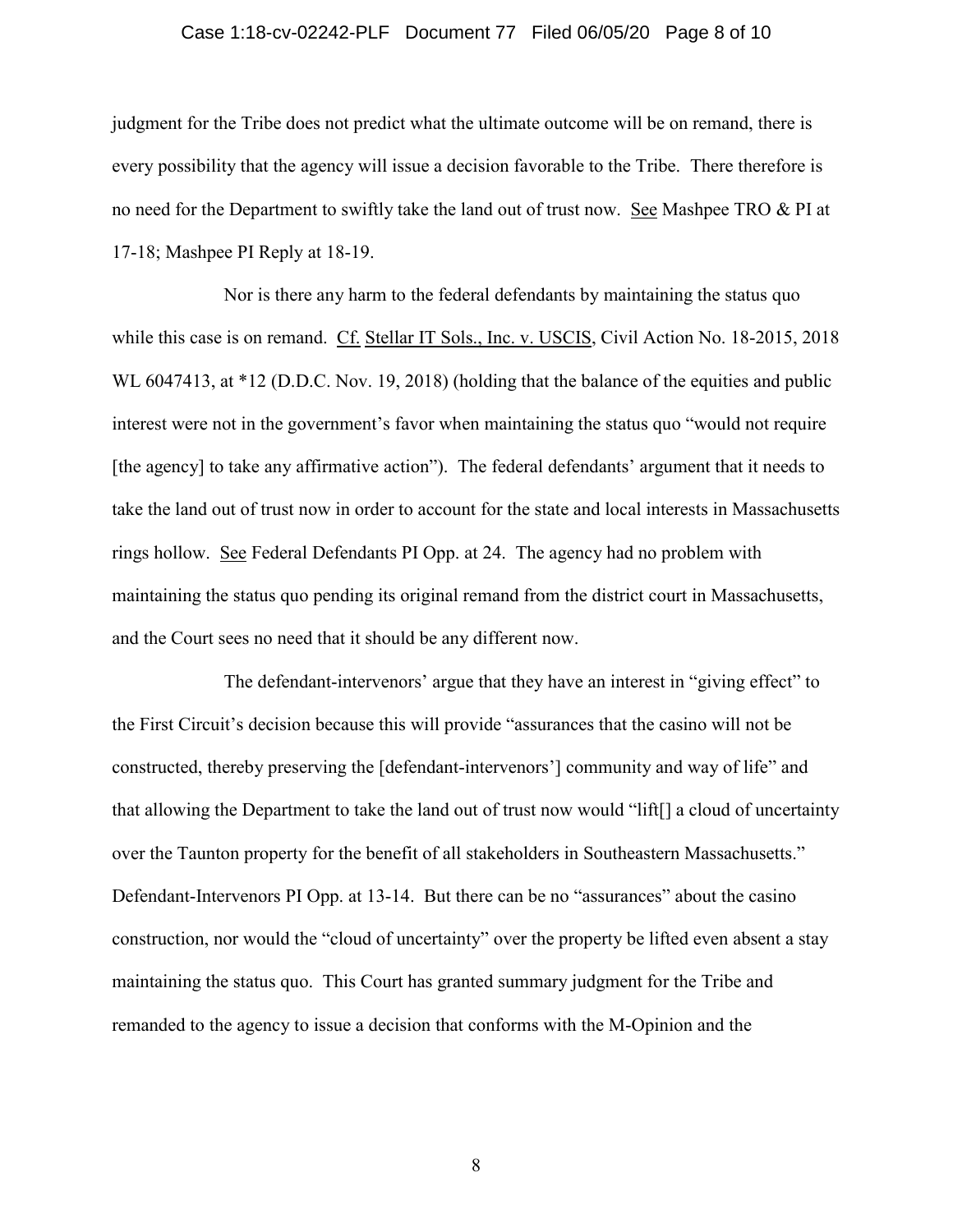## Case 1:18-cv-02242-PLF Document 77 Filed 06/05/20 Page 9 of 10

Department's precedent. Not until the agency has completed this remand will the uncertainty about the land be alleviated.

The Mashpee Tribe also notes that the Department's process for taking the land out of trust has not been explained to the Tribe, nor is it entirely clear that the Secretary even has the authority to do so at this stage. See Mashpee TRO & PI at 18-20; Mashpee PI Reply at 18, 20. See also Members of Congress's Amicus Brief at 9-13. The Department's process for taking the land out of trust and the statutory authority of the Secretary to do so are not squarely before the Court at this time. But these doubts raised by the Tribe and the Members of Congress as to whether Congress has ever authorized such action certainly weigh in favor of maintaining the status quo for now and weigh against allowing the Secretary to proceed in this unexpectedly expedited manner. As always, there is a weighty interest indeed in requiring the Executive Branch of government to comply with the law.

For all of the foregoing reasons, it is hereby

ORDERED that the federal defendants – David Bernhardt (substituted for former Secretary Ryan Zinke) as Secretary of the Interior, the United States Department of the Interior, and their employees, agents, servants, attorneys, and all other persons in active concert or participation with them (collectively, the "federal defendants") – are prohibited from taking any steps to alter the status quo ante with respect to the approximately 170 acres in the Town of Mashpee, Massachusetts and the 151 acres in the Town of Taunton, Massachusetts, that were taken into trust by the Department of the Interior for the benefit of the Mashpee Wampanoag Tribe on November 10, 2015 (the "Trust Land"). This temporary stay includes, but is not limited to, restraining the aforementioned federal defendants from: